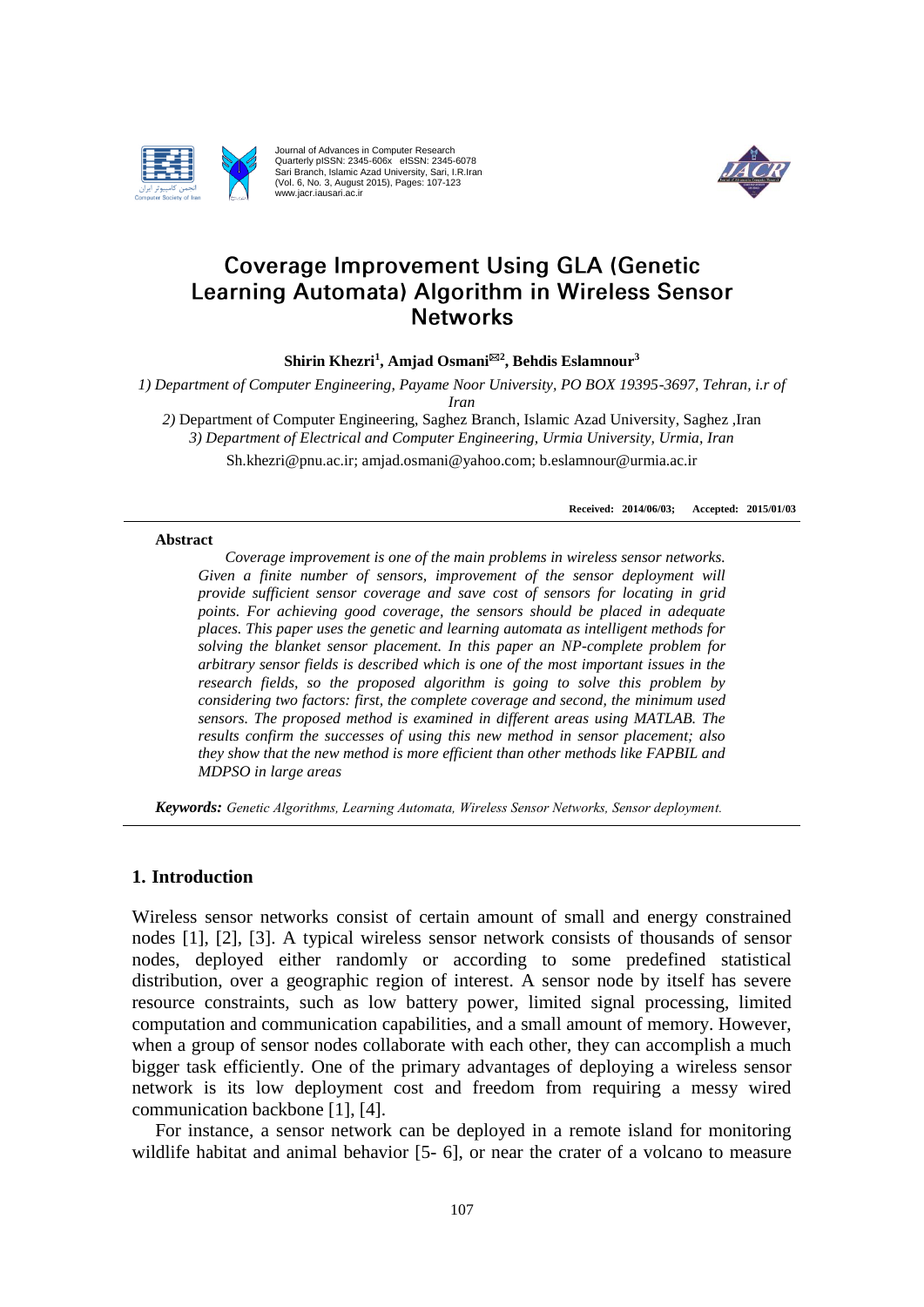temperature, pressure, and seismic activities. In many of these applications the environment can be hostile where human intervention is not possible and hence, the sensor nodes will be deployed randomly or sprinkled from air and will remain unattended for months or years without any battery replacement. Therefore, energy consumption or, in general, resource management is of critical importance to these networks.

 Sensor deployment strategies play a very important role in providing better QoS, which relates to the issue of how well each point in the sensing field is covered.

The coverage problem can be addressed in two main categories defined by Gage [7] in Figure 1:

 1. Blanket coverage — to achieve a static arrangement of sensor nodes which maximizes the detection rate of targets appearing in the sensing field.

 2. Sweep coverage — to move a number of sensor nodes across a sensing field, such that it addresses a specified balance between maximizing the detection rate and minimizing the number of missed detections per unit area.

 This paper will focus mainly on the Blanket coverage, where the objective is to deploy sensor nodes in strategic ways such that optimal area coverage is achieved according to the needs of the underlying applications*.*



*Figure 1. Coverage problem in two main categories*

# **2. Related Works**

 Several deployment strategies have been studied for achieving an optimal sensor network architecture which would minimize cost, provides high sensing coverage, be resilient to random node failures, and so on. Some of the deployment algorithms try to find new optimal sensor locations after an initial random placement and move the sensors to those locations, achieving maximum coverage. These algorithms are applicable to only mobile sensor networks. Research has also been conducted in mixedsensor networks, where some of the nodes are mobile and some are static and approaches are also proposed to detect coverage holes after an initial deployment and to try to heal or eliminate those holes by moving sensors [8],[ 9], [10], [11], [12], [13], [14], [15], [16], [17], [18], [19], [20], [21], [22], [23], [24], [25], [37].

In [37] the authors present how the mobility control can increase the coverage. They describe the model related to the sensing, coverage, and connectivity. [37] describes the evolutionary algorithms for optimization coverage and the classification of mobility exploited coverage is described. In particular, a concept of the coverage holes is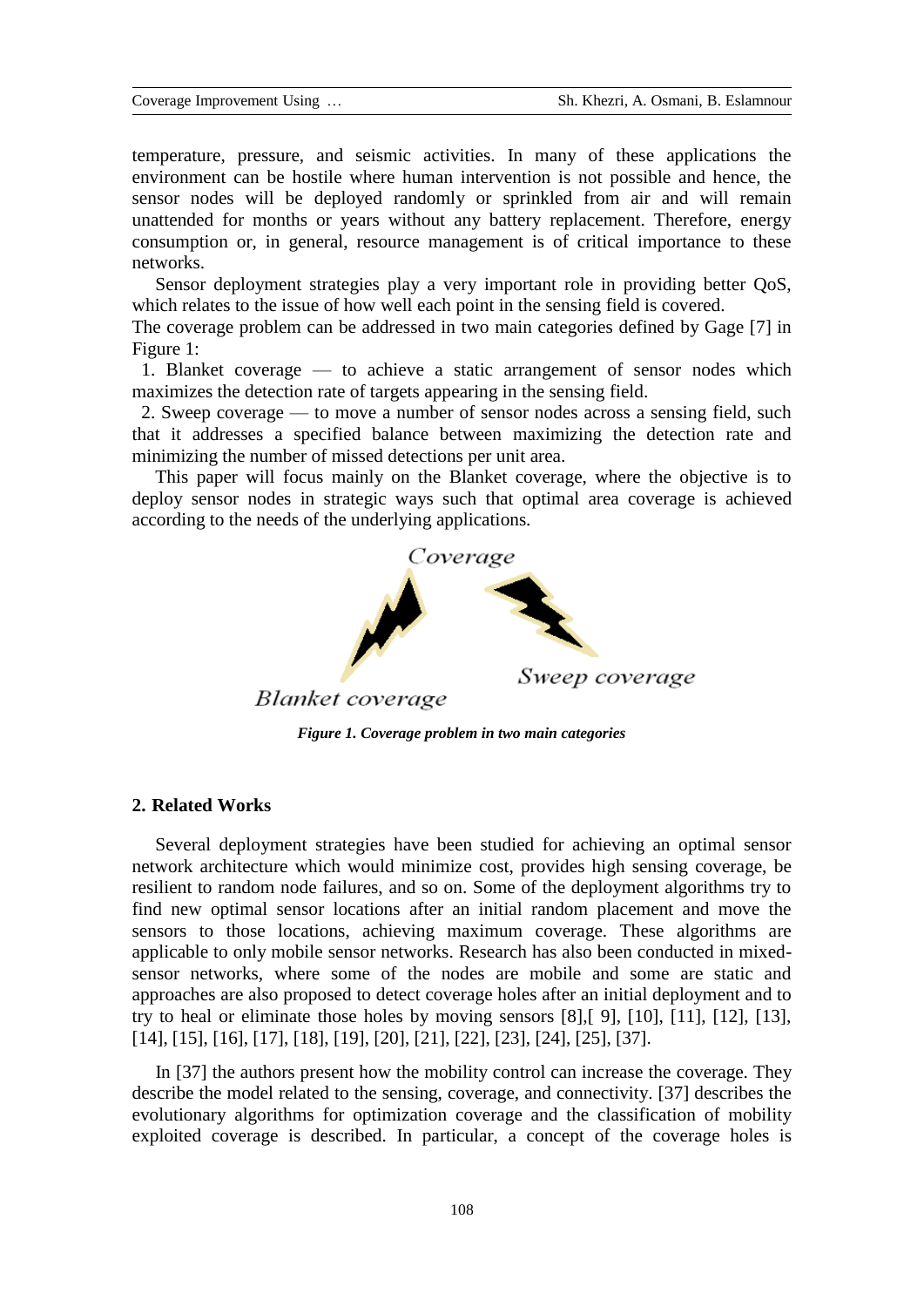explained in detail. The authors in [37] describe the dynamic optimization coverage using evolutionary algorithm with mobility to improve the network coverage.

 In [26] a heuristic algorithm is proposed based on Simulation Annealing Algorithm to solve this problem considering the coverage and cost limitations.

 In [27] they have used the Distribution Estimation Algorithms named LAEDA on sensor placement. In Learning Automata Estimation Distributed Algorithm (LAEDA), the independency of genome variables is assumed. In these algorithms a Learning Automata is used for each variable in genome. The number of actions of Learning Automata equals to the number of permitted values of corresponding variable of Learning Automata. For production of each genome sample, the Learning Automata of each variable is asked to select its own suitable action; afterwards, they give a corresponding value of selected action to the corresponding variable. Though, they can calculate the probability of a genome's production  $X = (x_1, ..., x_n)$  based on equation (1).

$$
p(X = x) = \prod_{i=1}^{n} p(X_i = x_i) = \prod_{i=1}^{n} Grad_i^{j}
$$
 (1)

where,  $1 \le j \le r_i$ . So *Grad<sub>i</sub>*<sup>*i*</sup> is equal to the probability of action of corresponding j to value of  $x_i$  by i<sup>th</sup> Learning Automata. By applying Automata in each stage, a number of N individual genomes are created, which is compatible with the number of population.Then the new population of genomes is evaluated using Evaluation Function, and Se genomes which are considered as the best genomes are chosen from this population. After applying some mechanisms which are dependent on Learning Automata Environment Model, a reinforcement signal vector is created and the learning process is applied to each Learning Automata. Having accomplished the learning process, a new generation is produced and the above stages will be continued until a termination condition is satisfied.

 Another model of probability distribution estimation algorithms is Population Based Incremental Learning [28], [29] that is a technique which combines aspects of Genetic Algorithms and simple competitive learning. Like the GA, PBIL represents the solution set as a population set of solution vectors. In general, each solution vector in the population set, called an individual, is a possible solution of the problem. The population is produced randomly according to the probabilities specified in the probability vector. The population is evaluated and the knowledge about composing of the best individual in the population is acquired and then the probability vector is updated by pushing it towards generating good individuals in the population. After the probability vector being updated, a new generation population is produced according to the updated probability vector, and the cycle is continued until the termination condition is satisfied.

 In [30] a Fuzzy Adaptive Population-Based Incremental Learning algorithm (FAPBIL) is presented based on analyzing the characteristics of traditional PBIL algorithm. Overcoming disadvantages of traditional PBIL algorithm, the proposed FAPBIL algorithm can adjust learning rate and mutation probability automatically according to the evolution degree of the algorithm's searching performed using Fuzzy Controller.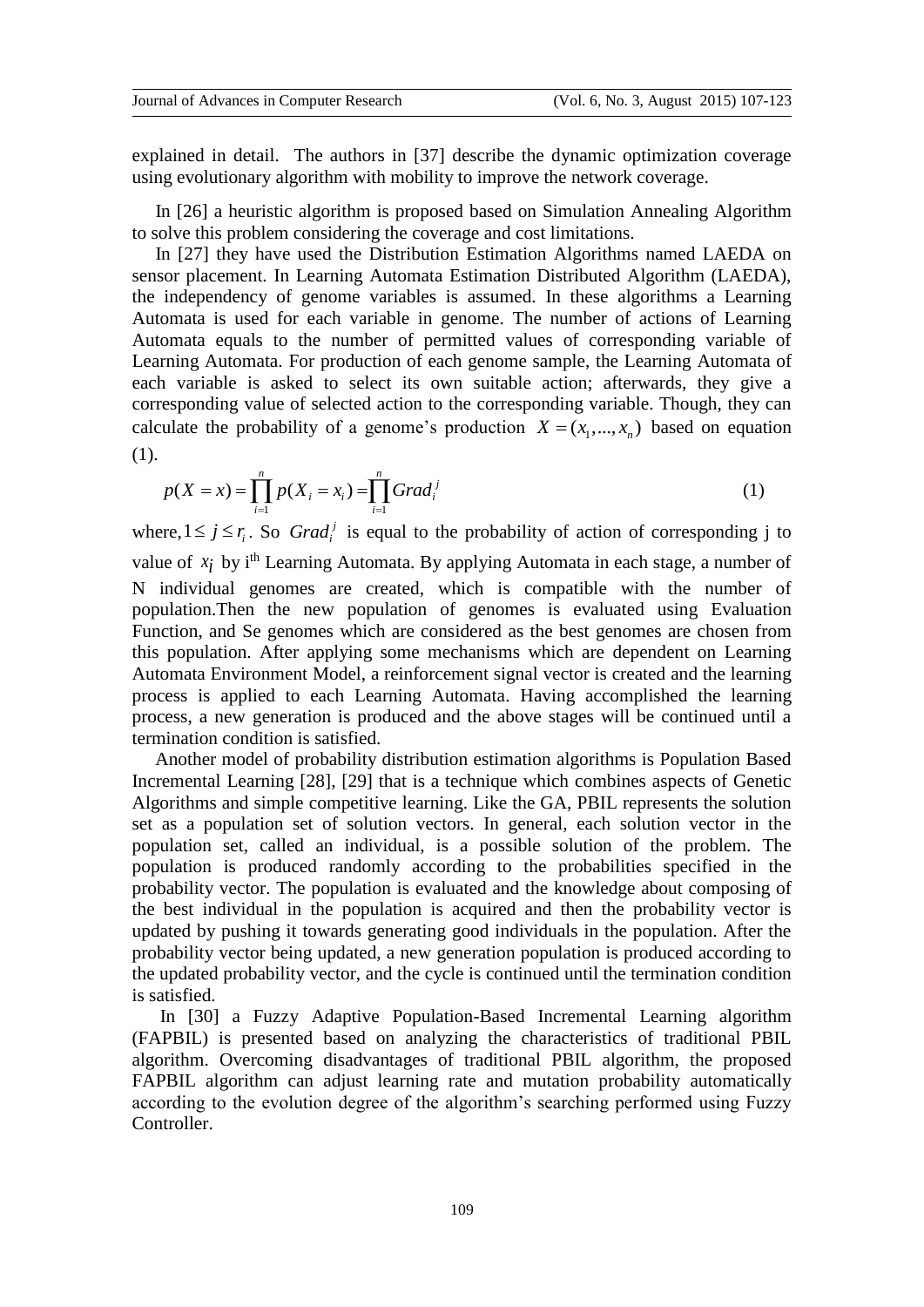In [31], [32] the Modified Binary Particle Swarm Optimization algorithm is applied for solving the problem of sensor placement in distributed sensor networks. PSO is an inherent continuous algorithm, and the discrete PSO is proposed to be adapted to discrete binary space.

 In [33], the SA (simulated annealing) algorithm is characterized by a rule for randomly generating a new solution in the neighborhood of the current solution. SAGLA [33] (Simulated Annealing + Genetic + Learning Automata) uses Simulated Annealing, Genetic and Learning Automata.

 The rest of this work is organized as following. Learning automata and genetic algorithms are described in summary in section 3. In sections 4, 5 the sensor placement problem is described. Section 6 is about the proposed algorithm. The performance evaluations are in Section 7 and Section 8 concludes this paper.

### **3. About Used Intelligence Algorithms**

 Genetic and Learning Automata (LA) Algorithms are general-purpose stochastic optimization methodologies for solving search problems. These two techniques can both be constructed for asymptotical convergence to the global optimal solution through proper choice of their control parameters. The techniques share the following two principle properties.

- 1) Probabilistic operators are used by both of these approaches to efficiently explore regions of the search space where the probability of finding improvements in performance is high.
- 2) The algorithms only require the evaluation of an objective function to guide their search with no additional derivative or auxiliary knowledge required.

 The GA is a form of evolutionary algorithm that uses a population of trial solutions to search the encoded space of interest. Through application of reproduction, mutation, competition, selection, and recombination operators, new solutions are generated which are then evaluated and the simulated evolution process iteratively repeated. Though originally proposed as a general model of adaptive processes, they have emerged in recent years as one of the leading methodologies for search and optimization problems involving high-dimensional search spaces. Discrete stochastic learning automata were originally developed to model the behavior of biological systems and have since been developed as models of learning systems where they have been extensively studied [34],[35]. They are typically used as the basis of a learning system that, through interaction with a stochastic and unknown environment, dynamically learns the optimal action for that environment. The learning automaton tries to determine, iteratively, the optimal action to apply to the environment from a finite number of actions that are available to it. The environment is generally noisy; therefore, repeated evaluation of the actions must be made before their true affects can be accurately determined.

 The environment returns a reinforcement signal that provides some relevant and predefined measure of performance of the action in the environment. It is this measure of the (sometimes relative) success or failure of the action that is used to change the probability of selecting actions at future iterations.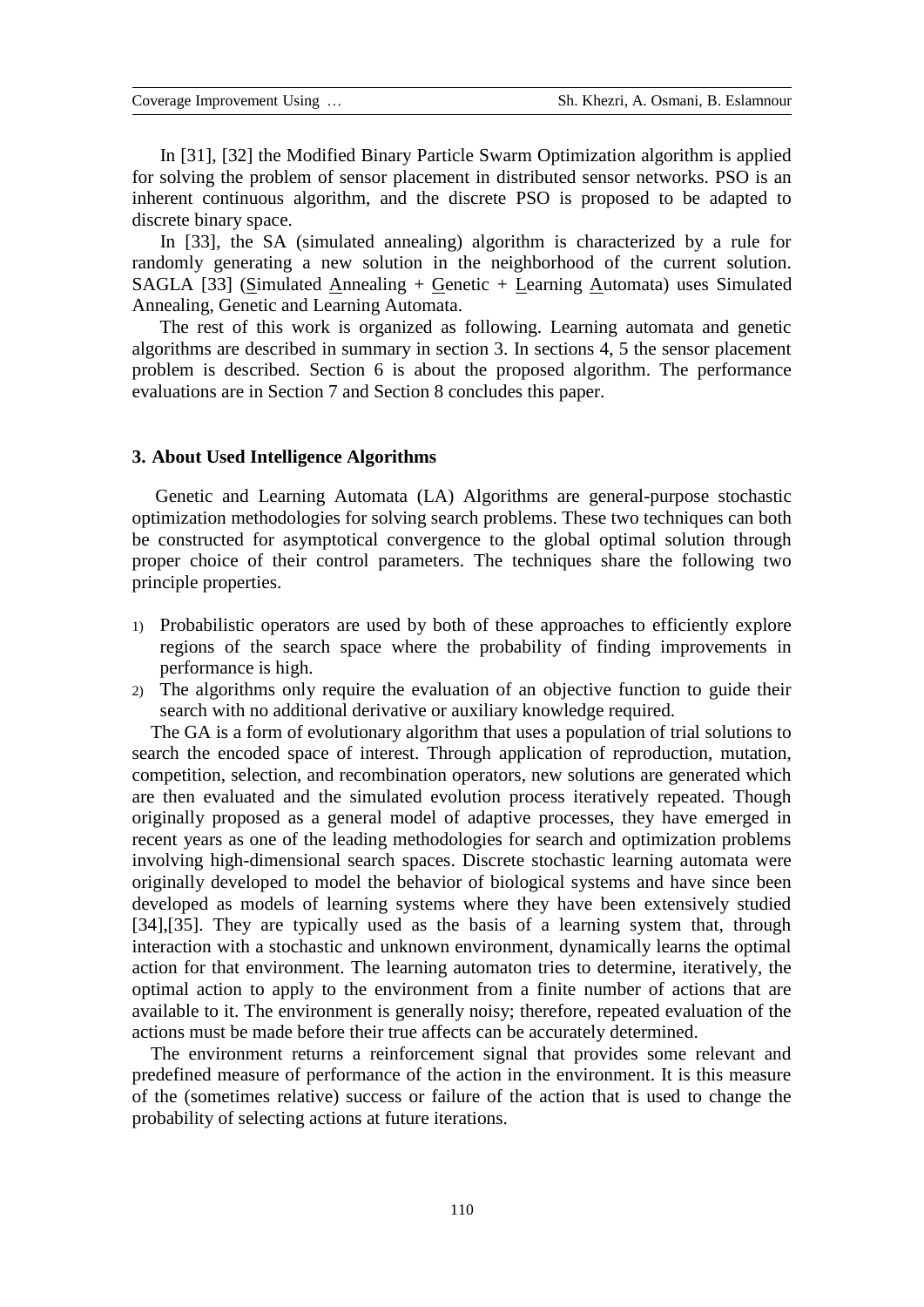#### *3.1 Learning Automata*

 Learning automata operate through interaction with a random or unknown environment by selecting actions in a stochastic manner, using reinforcement to improve some relevant and predefined measure (or measures) of system performance. Figure 2 shows a typical learning system layout. For a single learning automaton system, the automaton selects an action, probabilistically from a discrete set, which is then evaluated in the environment. The performance evaluation function then provides a signal representing the effectiveness of the selected action on the environment. This is employed by the automaton to update an internal probability distribution that is utilized for future action selection. Those actions that have produced an improvement in system performance (in relation to other actions) have their corresponding selection probabilities increased. Those actions that have degraded the system performance are generally penalized and the probability of their future selection is reduced, although some probability update rules leave the selection probabilities unchanged in this case.



*Figure 2. Learning Automata System*

 The learning automata algorithm is shown in Figure 3. Initially, since no information is known about the actions, they are all given an equal probability of being selected. An action is then selected using this distribution and applied to the environment. This is evaluated and a cost  $\beta$ , a value between zero and one, is returned. This performance evaluation signal  $\beta$  is then employed by the learning automata rules to update the probability distribution that is then used to select the next action.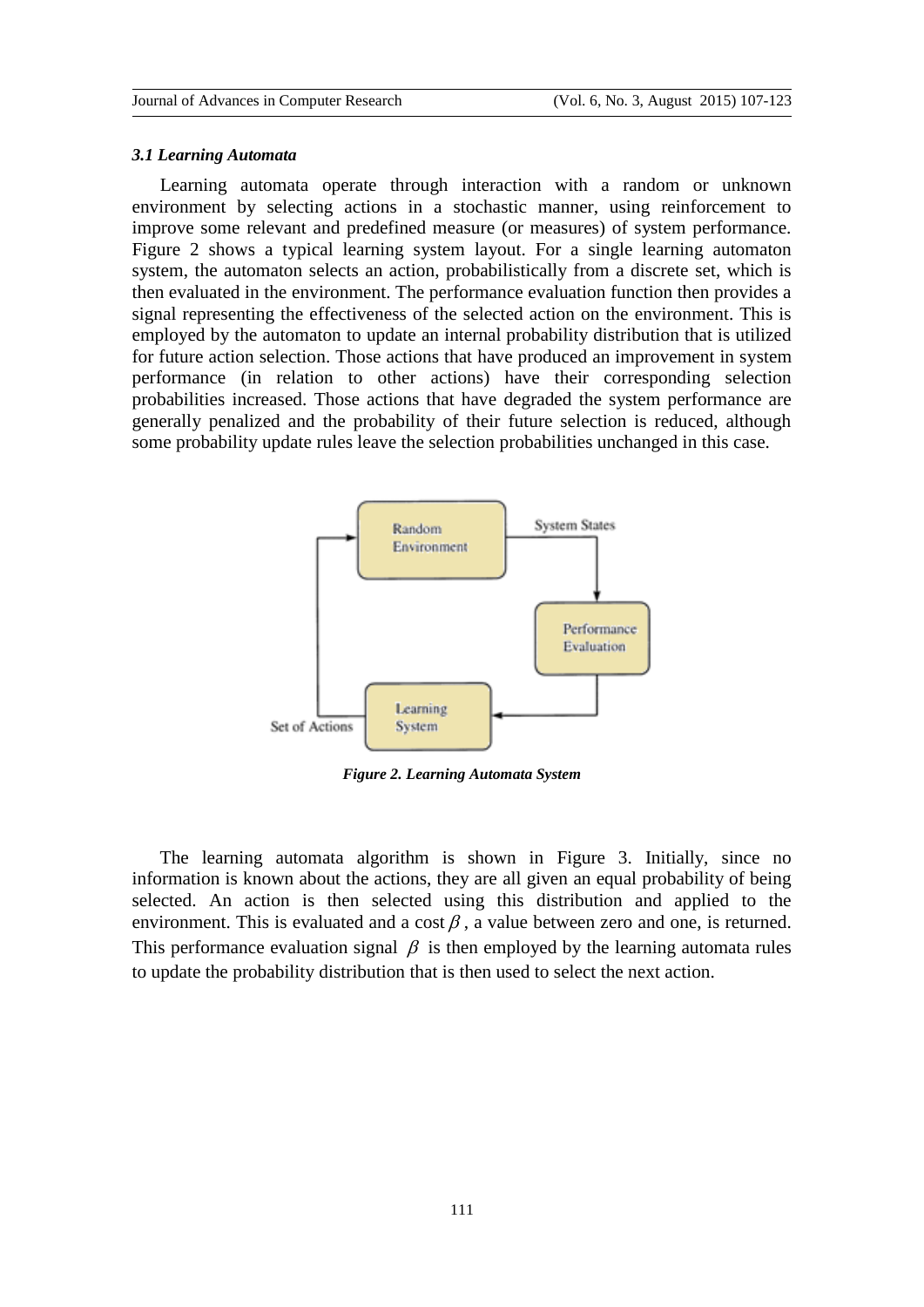| <b>Begin</b> |  |
|--------------|--|
|              |  |

*1- Initialize P to*  $[1/r, 1/r, ..., 1/r]$ 

- *2 Select an action*  $\alpha_i$  based on the probability distribution P
- *3- Evaluate action and return a cost*
- *4- Update probability distribution using one of the learning automata rules*   $e.g. L_{RP}$
- *5- If max probability < Threshold (typically 0.999) then Go to step 2*

*6- Else* 

*The best action is the one with the highest probability*

*End*

*Figure.3- Stochastic Learning Automata (SLA)*

## *1.2 Genetic Algorithm (GA)*

 The GA, as first introduced by Holland [36], is a general adaptive search and optimization technique that is loosely based on the principle of Darwinian natural selection and on the mechanisms of evolution in nature. The population undergoes a process of simulated evolution involving reproduction, mutation, recombination, competition, and selection operators. Through the use of these operators, the population converges, over many generations (iterations), to a population of fitter individuals. The chromosome is typically a fixed-length bit string, where each bit position is called an allele. In multidimensional optimization problems, the bit string of the chromosome is used to encode the values for the different parameters being optimized. While the chromosome encodes the genetic information or genotype, the phenotype represents its effect in the environment and is measured by a performance index or fitness function. It is this function that is optimized by the simulated evolution process.

The GA, as depicted in Figure 4, involves the following cycle:

### *Begin*

 *1) Evaluate the fitness of all of the individuals in the population.*

 *2) Create a new population using fitness-proportionate reproduction.*

 *3) Apply the genetic operations such as crossover and mutation to individuals in the new population.*

 *4) Discard the old population and iterate using the new population.* 

 *The cycle is then repeated where an iteration of this loop is referred to as a generation.*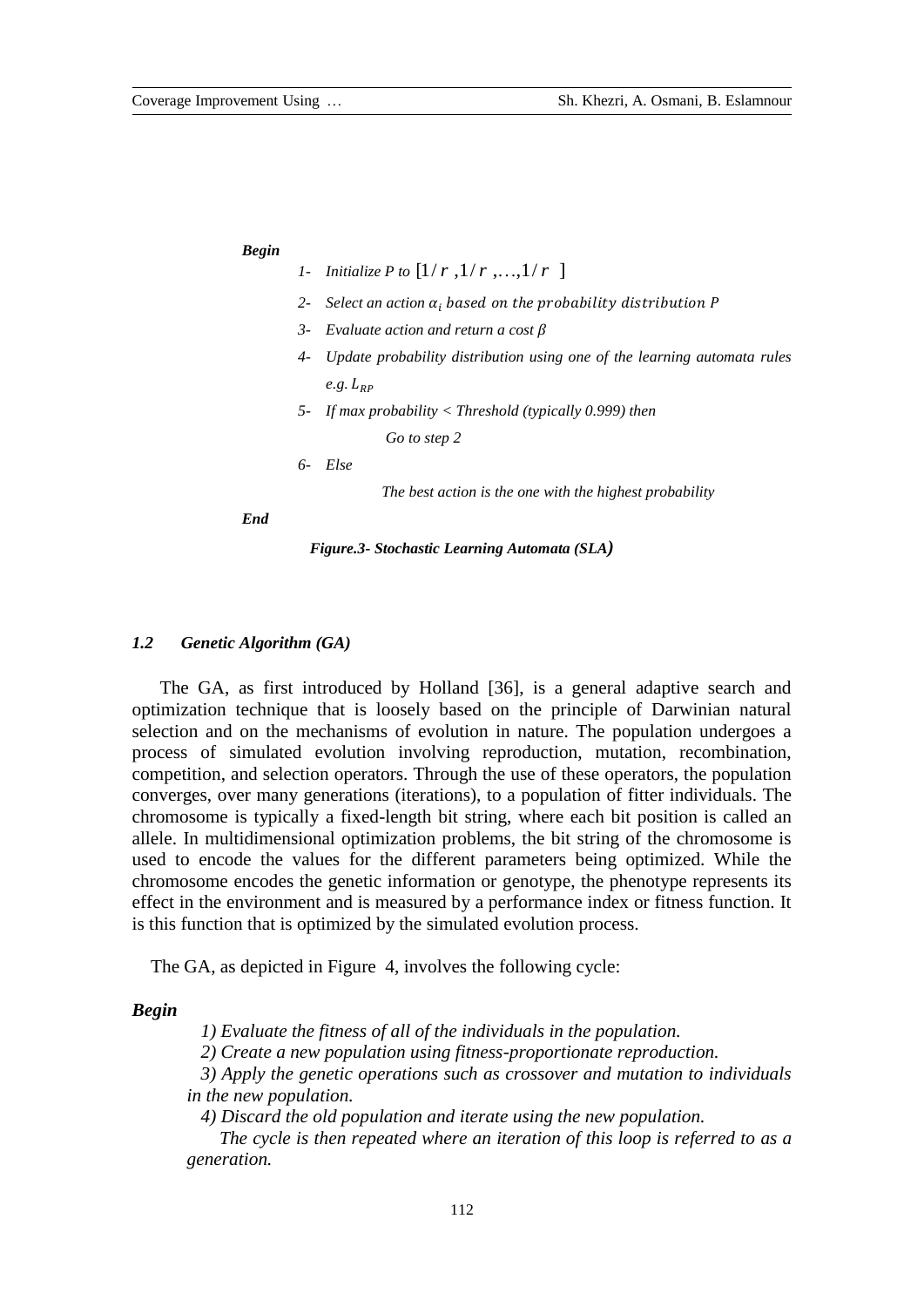#### *End*



*Figure 4. Flowchart for Genetic Algorithm.*

 The initial population consists of randomly generated individuals. From then on, the genetic operations, in concert with the fitness measure, operate to modify the population. The GA can, with suitable selection and variation operators, be constructed to asymptotically converge to the globally optimal solutions. Fitness-proportionate reproduction and the primary genetic operators of crossover and mutation are also required.

# **4. Definition of Problem**

 A grid-based sensor field can be represented as a collection of two- or threedimensional grid points [20]. A set of sensors can be deployed on the grid points to monitor the sensor field. In this paper the detection model of a sensor is considered to be a 0/1 coverage model. The coverage is assumed to be full (1) if the distance between the grid point and the sensor is less than the detection radius of the sensor (rd). Otherwise, the coverage is assumed to be ineffective (0). If any grid point in a sensor field can be detected by at least one sensor, the field is called completely covered, as shown in Figure 5. A power vector is defined for each grid point to indicate whether sensors can cover a grid point in a field. As Figure 5 shows, the power vector of grid point 1 is (1, 0, 0, 0) corresponding to sensor 2, 8, 9 and 15. In a completely covered sensor field, when each grid point is identified by a unique power vector, the sensor field is said to be completely discriminated, as shown in Figure 5. Sometimes, due to some resource limitations, a completely discriminated sensor field cannot be constructed. Consequently, these may lead to wrong determinations, when a target occurs at any one of the indistinguishable grid points. Positioning accuracy, therefore, becomes a major consideration in solving the problem. Distance error is one of the most natural criteria to measure positioning accuracy. The distance error of two indistinguishable grid points is defined as the Euclidean distance between them.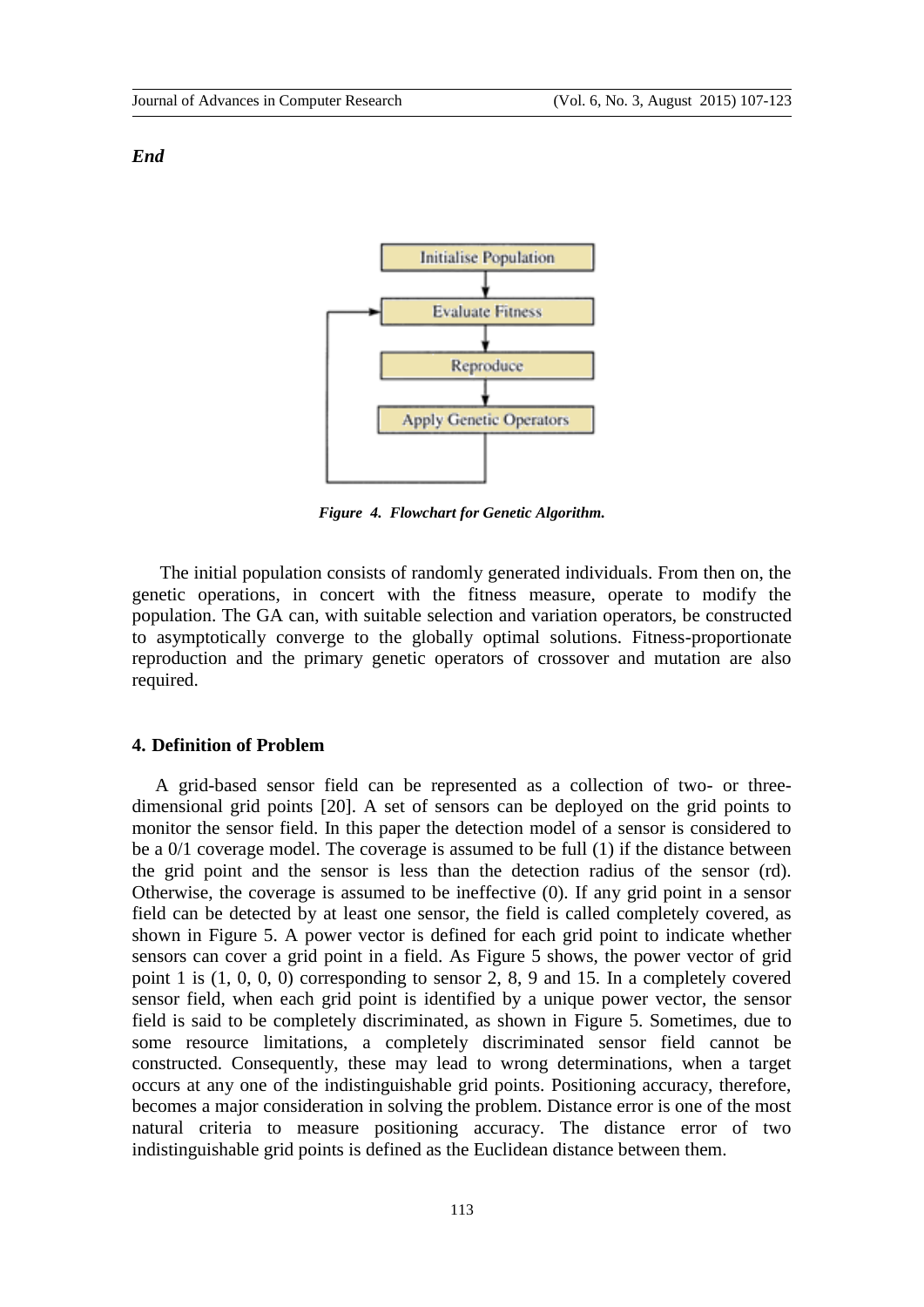

*Figure 5. A complete covered and discriminated sensor field with radius =1*

## **5. Mathematical Model**

 The sensor placement problem is formulated herein as a combinatorial optimization problem. Complete discrimination requires that the minimum Hamming distance of the power vectors associated with any pair of grid points be at least one. High discrimination requires that the maximum distance error be minimized. The problem is, therefore, defined as a min-max model.

## *5.1 Given Parameters:*

 $A = \{1, 2, ..., m\}$ : Index set of the sensors' candidate locations.

 $B = \{1, 2, ..., n\}$ : Index set of the locations in the sensor field,  $m \le n$ .

 $r_k$ : Detection radius of the sensor located at  $k, k \in A$ .

 $d_{ij}$ : Euclidean distance between location *i* and *j*, *i*, *j*  $\in$  *B*.

 $c_k$ : The cost of the sensor allocated at location *k*,  $k \in A$ .

G: Total cost limitation.

# *5.2 Decision Variables:*

 $y_k$ : 1, if a sensor is allocated at location *k* and 0 otherwise,  $k \in A$ .

 $v_i = (v_{i1}, v_{i2}, \ldots, v_{ik})$ : The power vector of location *i*, where  $v_{ik}$  is 1 if the target at location *i* can be detected by the sensor at location *k* and 0 otherwise, where  $i \in B$ ,  $k \in A$ .

## *5.3 Objective Function:*

Objective Function is cost limitation and the complete coverage. The cost limitation formula is based on equation 4. Subject to: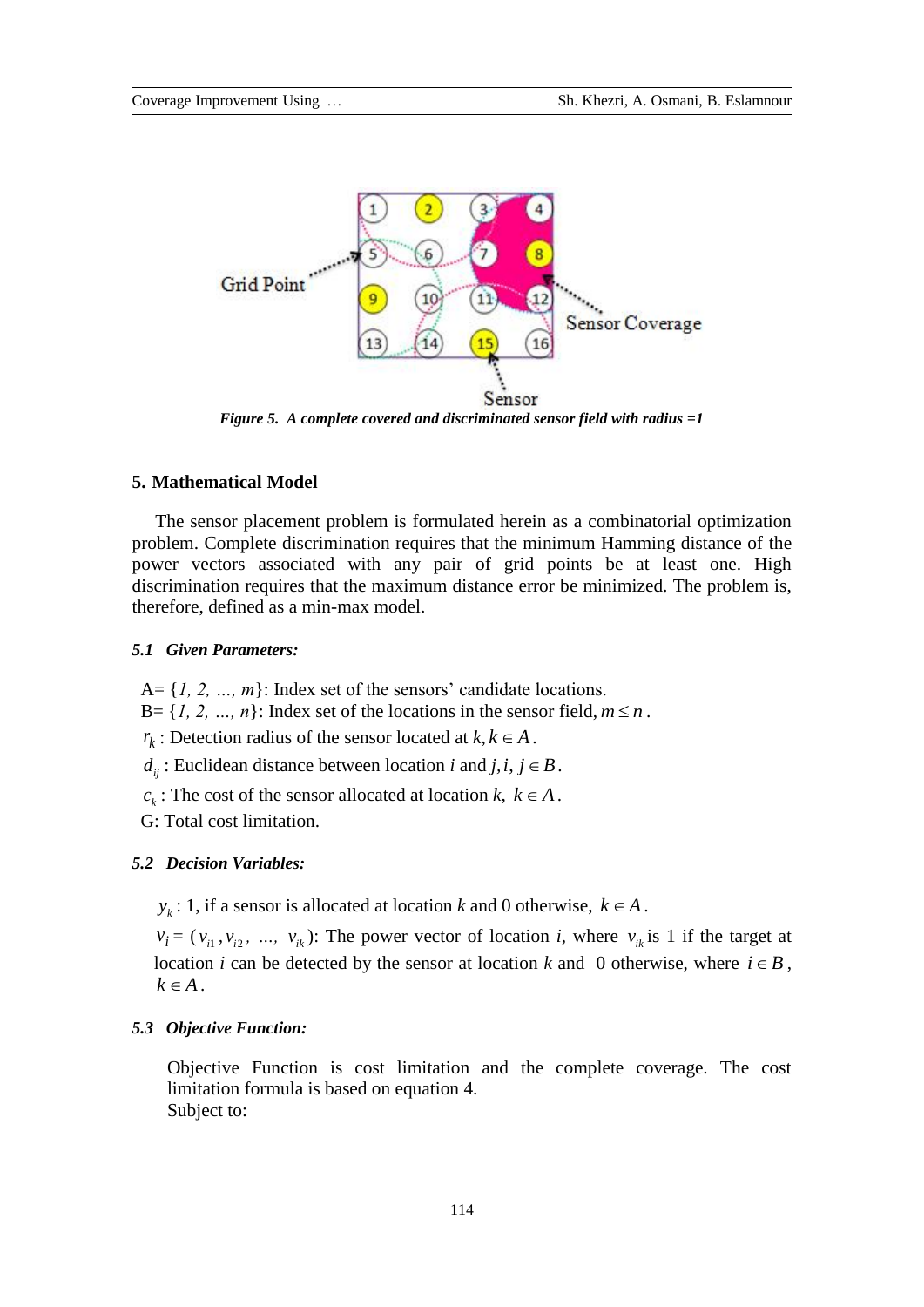$$
y_k = \begin{cases} 1, & \text{if a sensor is allocated at location } k \\ 0, & \text{otherwise} \end{cases}
$$

$$
v_{ik} = y_k, \quad, \forall k \in A, i \in B, i \neq K
$$
 (3)

$$
\sum_{k=1}^{m} c_k y_k \le G \tag{4}
$$

$$
\sum_{k=1}^{m} \nu_{ik \ge 1} \quad, \forall i \in B
$$
 (5)

 If a target appears at grid point *i* and the grid is inside the coverage of sensor *k*, the sensor can detect the target if sensor  $k$  is available. Constraint  $(2)$  is an integer constraint. *K* is an arbitrarily large number.

Constraint (4) requires that the total deployment cost of sensors be limited by cost *G*. Constraint (5) is the complete coverage limitation.

## **6. Proposed Intelligent Algorithm**

*lat locationk* (2)<br>the grid is inside th<br>is available. Co<br>oyment cost of sen<br>intation.<br>The simulation.<br>The simulation of sensition<br>interped all all shows in this paper if<br>the chromosome bits, that is  $\Phi_i$  ( $s_i$ ,  $s_k$  is Herein a new intelligent algorithm for better placement of sensors in sensor field area is described. GLA (Genetic + Learning Automata) uses Genetic and Learning Automata. The optimized placement of sensors in this paper is how some grid points are chosen to hold the sensors. Our algorithm represents the relationship between the potential answers and the chromosomes. So the chromosomes of the potential answers  $\Phi_t(t=1, 2, \ldots, T)$  can be represented by binary bits, that is  $\Phi_t\{s_1, s_2, s_3, \ldots, s_m\}, s_k \in \{0, 1\}$  Where *m* is the number of all candidate grid points,  $s_k$  is the decision variable which indicates whether a sensor is allocated to the candidate grid point  $k$  ( $s_k = 1$  means allocated,  $s_k = 0$ means not allocated).

 GLA generates populations of chromosomes and computes their fitness. Then the algorithm orders answers based on fitness values. Each chromosome is generated based on a probability vector. First population is generated randomly. That is to say, the bits (as genes) in each binary string (as chromosome) are selected randomly and set to 1 or 0. It means probability vector is set to 0.5 for each gene of each chromosome. At the end of each iteration the probability vector is updated and used for regenerating new population at the first of next round. So it means a probability vector in background is used for each chromosome. Figure 6, illustrates how probability vector maps to sensor grid state where 1 means a sensor is allocated to a grid point and vice versa.

 The GLA generates each population based on probability vector. It is important to say that each chromosome can map to a state for sensor grid and it must satisfy complete coverage. Our proposed Algorithm computes fitness of each chromosome using fitness function in formula (4).

 In GLA, the state with minimum fitness value is selected as the best state and its value as *fbest.* GLA uses usual genetic operators like crossover and mutation. In mutation operator probability vector can be reset to 0.5 or *1-P*. This operation is performed with the probability of *Pm(*probability of mutation*)*. Crossover in a genetic algorithm, which selects the genes from the parent chromosomes and creates a new offspring is the key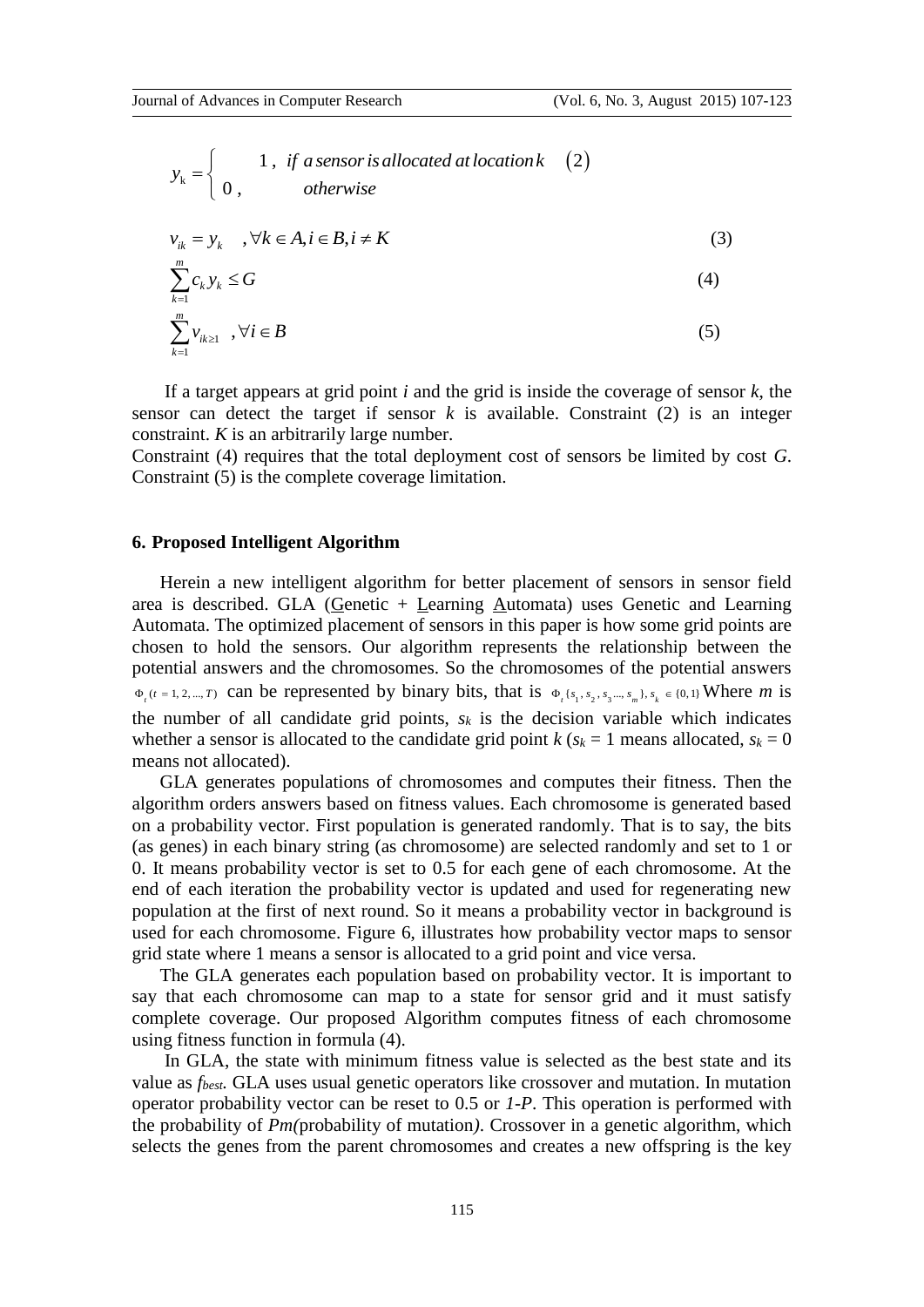operator. Single parent or two parents can be used for creating new generation. In this paper, two parents method is used. In this type the algorithm uses probability vectors of two parents in current population as parents of crossover operation for generation of two children. The algorithm performs crossover operation like Figure 7. This operation is performed with the probability of *Pc(*probability of crossover*)*.

 The algorithm uses learning automata (formula (6)) for updating probability vector for next round.

$$
Pi(n+1) = \begin{cases} Pi(n) + \theta \beta(n)(1 - Pi(n)) & (6.1) \\ Pi(n) - \theta \beta(n)(Pi(n)) & (6.2) \end{cases}
$$

where 
$$
\theta
$$
 is learning rate and  $\beta(n)$  is computed using formula (7).  
\n
$$
\beta(n) = \frac{f(i(n) - \min(f))}{\max(f) - \min(f)}
$$
\n(7)

where *min(f)* and *max(f)* are minimum and maximum fitness values in current generated population.  $f_i(n)$  is fitness value of chromosome *i* in nth generation.  $Pi(n)$  means probability vector of chromosome *i* in *n*th generation. It is computed for each gene in each chromosome *i*. Therefore it is updated based on formula  $(6, 1)$  if gene  $j<sup>th</sup>$  of chromosome *i* is 1, otherwise formula (6. 2) is used.

Figure 8 Shows the GLA steps by pseudo code.



*Figure.6- An example for mapping probability vector to sensor grid area*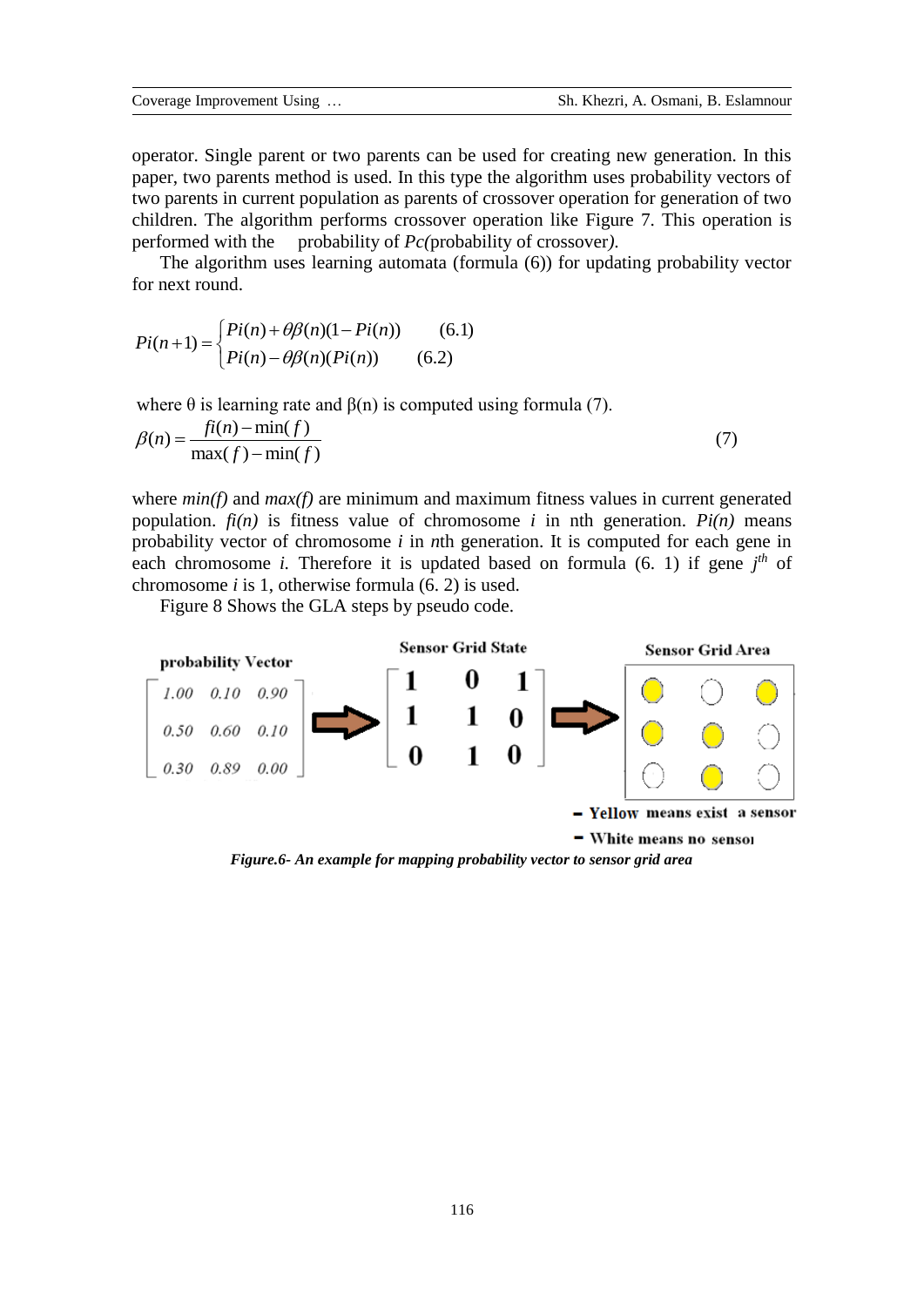

*Figure.7- An example for performing crossover operation*

| <b>Begin</b> |                                                                                                            |
|--------------|------------------------------------------------------------------------------------------------------------|
|              | 1 Generating the first population (with t1 chromosome)                                                     |
|              | 1.1 Generating the first probability vector of each chromosome                                             |
|              | 1.1.1 Where $Pi(n=1) = 0.5$ ( $i \in t1$ )                                                                 |
|              | Generating the first state of each chromosome using<br>the first<br>1.2 <sub>z</sub><br>probability vector |
|              | 2 Computing fitness of each chromosome using formula (4)                                                   |
|              | 3 Selecting best chromosome                                                                                |
|              | 3.1 Where $f_{best}$ best state value                                                                      |
|              | Updating probability vector of each chromosome by learning automata and                                    |
|              | <i>genetic operators</i>                                                                                   |
| Repeat       |                                                                                                            |
|              | 5 Generating the next population                                                                           |
|              |                                                                                                            |
|              | 5.1 Generating next state of each chromosome using updated probability<br>vector                           |
|              | 6 Computing fitness of each chromosome using formula (4)                                                   |
|              | 7 Comparing new best chromosome and last best chromosome                                                   |
|              | 7.1 Where $f_{best}$ smallest state value                                                                  |
|              | Updating probability vector of each chromosome by learning automata and<br>8                               |
|              | <i>genetic operators</i>                                                                                   |
| Until        | { number of generated populations reaches to a desired value }                                             |
| End          |                                                                                                            |

*Figure. 8- GLA pseudo code for Sensor Placement*

# **7. Experimental Section**

 This section presents the computational results. Firstly the performance of the proposed algorithm is evaluated when small sensor fields are deployed. The purpose of this experiment is to examine whether the algorithm can find the optimal solution in small sensor fields. Then, the performance results in the case of larger sensor fields are presented.

 The radius of each sensor is one. In MDPSO it is assumed that the population size is 30,  $c_1 = c_2 = 2$  and  $v_{\text{max}} = 6$ . The value of *w* is considered between 0.2 and 0.9. The parameters of FAPBIL, PBIL and LAEDA are set as Table 1. In the table, Pop-Size means population size in each generation, *pm* means mutation probability, *LR* means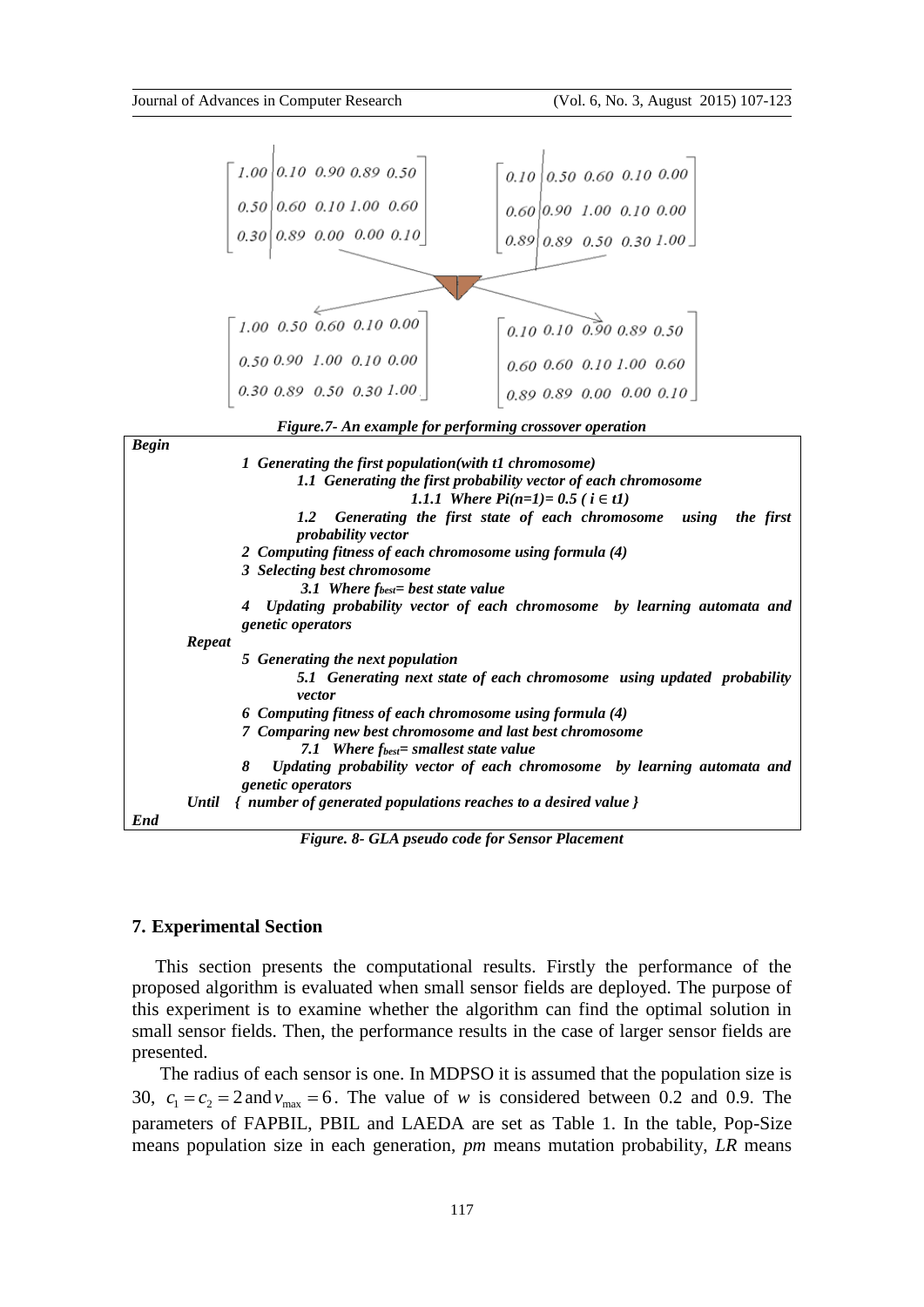learning rate and *Se* is selection size for next generation across previous generation. In LAEDA and PBIL algorithms, a high value of *Se* genomes was chosen for updating the genome`s probability model. In all experiments, the value of *Se* is assumed as a value equals to half of the population of each generation and Learning Rate is 0.01. In SA algorithm, the parameters of the cooling schedule are  $\alpha = 0.75$  and  $\beta = 1.3$ . The initial values of *r* and *t* are respectively *5n* and 0.1 and *n* is the number of grids in the sensor field. The frozen temperature,  $t_f$ , is  $\frac{t_0}{30}$  $t_0$ <sub>20</sub>. In SAGLA algorithm [33], the parameter of the cooling schedule is  $\alpha=0.55$ .  $\theta$  is equal to 0.41,  $pc=0.4$  and  $pm=0.3$  ( $pc$  means crossover probability and *pm* is mutation probability) and *k* is 1000. In GLA  $\theta$  is equal to 0.3, population size is 30, *pc*=0.7 and *pm*=0.4. Detection radius of each sensor (*rd*) is

1. Parameter of *e* in SAGLA is equal to 3.

 In simulated algorithms here, as all sensors have the same deployment cost, the cost constraint (4), is considered as a limit on the number of sensors*.* 

 Each algorithm is run for 20 times and average results for different areas are calculated and compared*.* The above methods are examined in a benchmark environment that has been provided by MATLAB.

| <b>Methods</b> | Pop-<br>Size<br><b>Parameters</b> | Pm                       | LR                | <b>Se</b> |
|----------------|-----------------------------------|--------------------------|-------------------|-----------|
| <b>LAEDA</b>   | 50                                | $\overline{\phantom{0}}$ | 0.01              | Pop/2     |
| <b>PBIL</b>    | 50                                | 0.2                      | 0.01              | Pop/2     |
| <b>FAPBIL</b>  | 50                                | Fuzzy<br>Adaptive        | Fuzzy<br>Adaptive |           |

*TABLE1. THE PARAMETERS OF FAPBIL, PBIL AND LAEDA*

## *7.1 Experiment 1*

Experiment I, evaluates the performance of the proposed algorithm for small rectangular sensor fields which have no more than 30 grid points. The results are compared with those obtained in SA, MDPSO, FAPBIL and LAEDA and SAGLA. Each algorithm is run 20 times and the average results for different areas are calculated and compared in Figure 9 and Table.2 that confirm the superiority of the proposed algorithm against the SA, SAGLA algorithms considering Sensor Density (in #Sensors) vs. target area parameter.

 First, a minimum sensor density is found for a complete covered and discriminated sensor field. Then, an attempt is made to obtain a better result using the proposed algorithm under a sensor density constraint.

 Figure 9 shows the number of sensors used by six algorithms when they completely cover the sensor field with various areas. In all cases, the proposed algorithm achieves good deployment with a good sensor density. The required sensor density is between 25% and 37%. Figure 9 confirms the superiority of the proposed algorithm over the SA considering Sensor density (in #Sensors) vs. target area parameter.

#### *7.2 Experiment 2*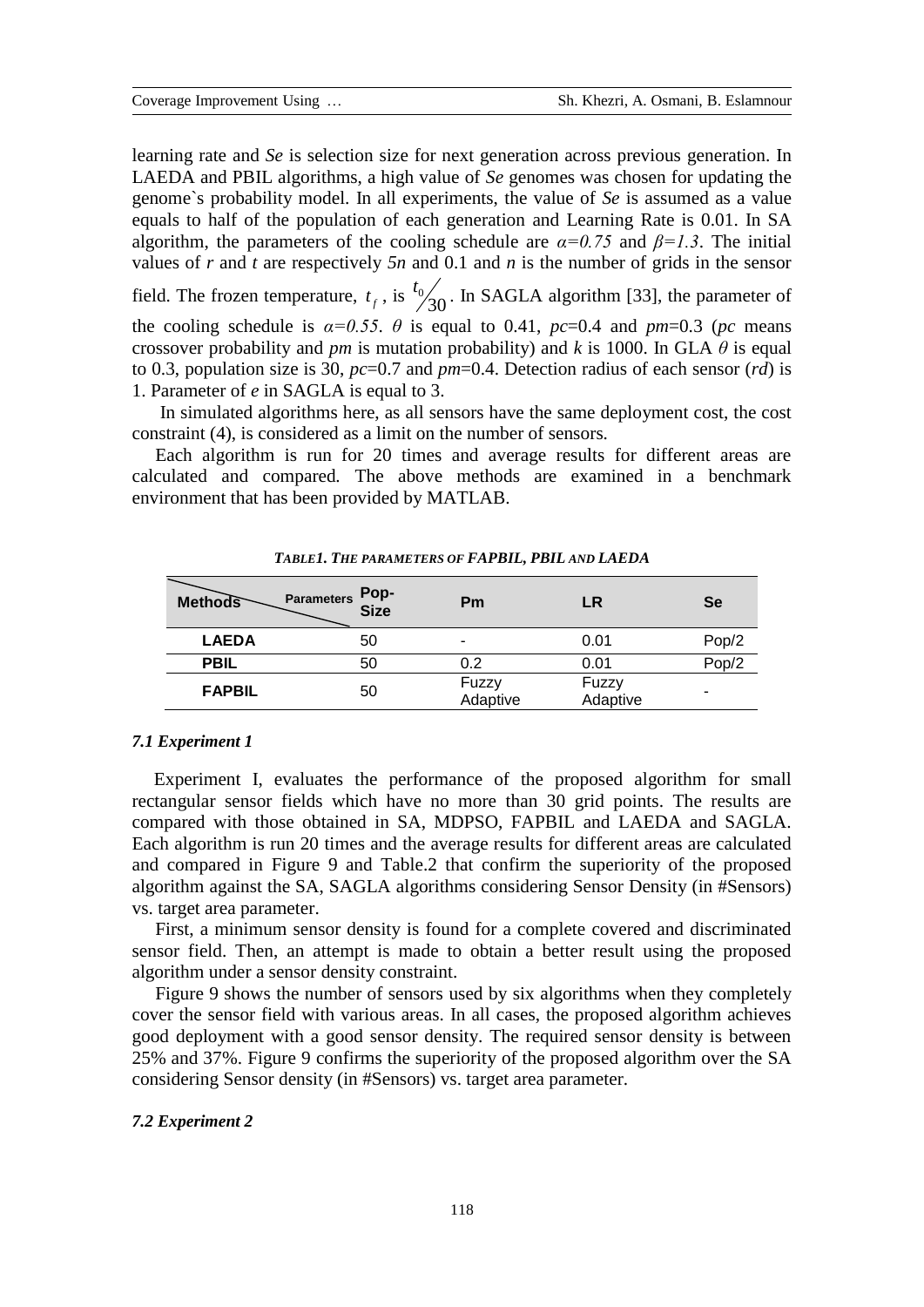In this experiment, a large sensor field, with  $15 \times 15$  grid points is considered. The radius of the each sensor is one. Obtained results using the proposed algorithm are compared with the best solution obtained by SAGLA, MDPSO, FAPBIL and LAEDA approaches which is shown in Figure 10.

 The best solution that has a minimum objective value is found in 1000 arbitrarily generated solutions. Figure 10 shows the density for the desired solution obtained by the proposed algorithm 71 in 1000 arbitrarily generation. In contrast, the other approaches are associated with a relatively high density (90 and higher). Also GLA reaches to desired solution at the same time or faster than other algorithms which is an important advantage. The proposed algorithm can achieve completely covered placement at a very low sensor density. Proposed algorithm gives better results especially in larger networks compared to other algorithms. It can trade off global search against local search more efficient than others. So Figure 10 confirms the superiority of the proposed algorithm over the PBIL, LAEDA, FAPBIL, MDPSO and SAGLA algorithms. SAGLA results are near to those of GLA but GLA performs significantly better than other algorithms.

| <b>Number of Sensors</b> |           |             |             |              |             |    |                             |  |
|--------------------------|-----------|-------------|-------------|--------------|-------------|----|-----------------------------|--|
| Area                     | <b>SA</b> | <b>LAED</b> | <b>MDPS</b> | <b>FAPBI</b> | <b>SAGL</b> | GL | <b>GLA's Sensor Density</b> |  |
|                          |           | A           | O           |              | A           | A  | (%)                         |  |
| $4*3$                    | 6         | 4           | 4           | 4            | 4           | 4  | 33                          |  |
| $5*3$                    | 6         | 5           | 4           | 4            | 5           | 5  | 33                          |  |
| 4*4                      | 7         | 4           | 4           | 4            | 5           | 4  | 25                          |  |
| $6*3$                    | 8         | 6           | 5           | 6            | 5           | 6  | 33                          |  |
| $7*3$                    | 9         | 7           | 7           | 7            | 7           | 7  | 33                          |  |
| $6*4$                    | 10        | 7           | 7           | 7            | 7           | 8  | 33                          |  |
| $8*3$                    | 10        | 9           | 7           | 8            | 8           | 8  | 33                          |  |
| $5*5$                    | 10        | 9           | 7           | 8            | 8           | 8  | 32                          |  |
| $9*3$                    | 11        | 9           | 8           | 9            | 9           | 10 | 37                          |  |
| $7*4$                    | 12        | 9           | 8           | 8            | 9           | 10 | 38                          |  |
| $6*5$                    | 12        | 10          | 9           | 9            | 9           | 9  | 30                          |  |
| $10*3$                   | 12        | 11          | 9           | 10           | 10          | 9  | 30                          |  |

*TABLE2. COMPARISON BETWEEN GLA AND OTHER ALGORITHMS FOR SOME TARGET AREA VALUES*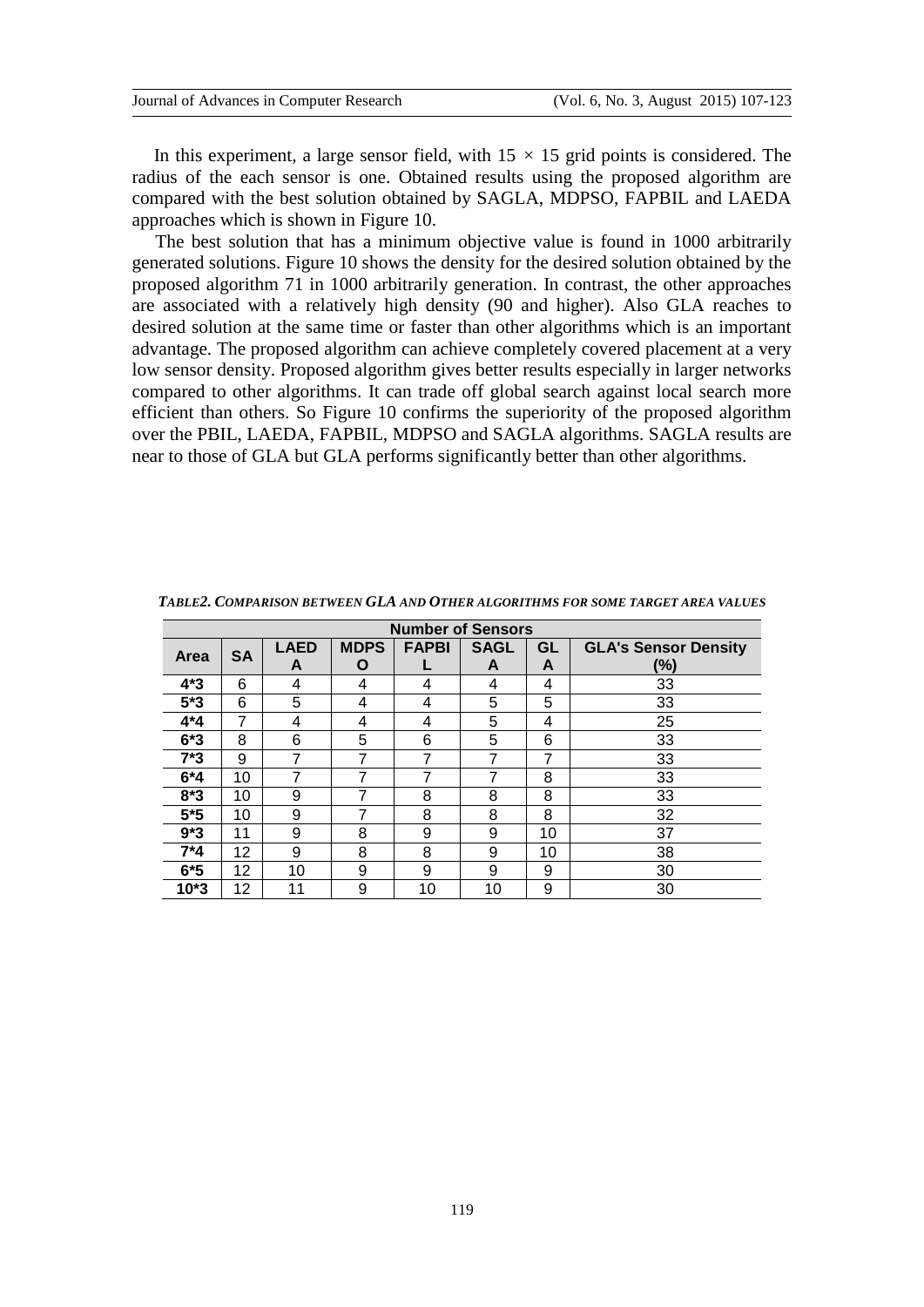





*Figure 10. Sensor density (in #Sensor) for 15\*15 sensor field*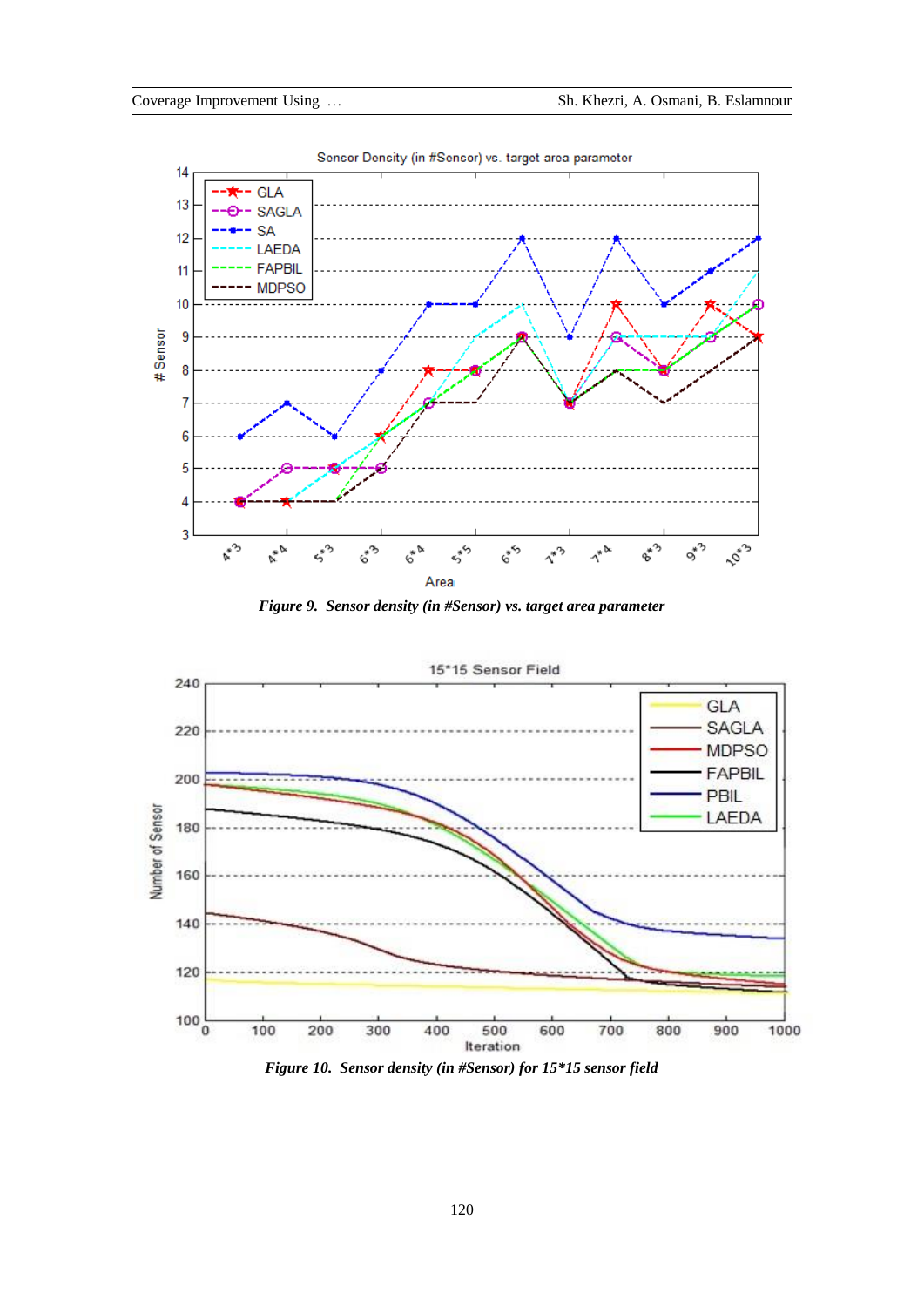

*Figure 11. Sensor density (in %) vs. target area parameter*



*Figure 12. sensor area coverage with 9 × 3 grid points which is obtained using GLA*



*Figure 13. sensor area coverage with 5 × 5 grid points which is obtained using GLA*

 *Figure 11 shows sensor density (in percent) vs. target area parameter. Sensor density is defined in formula (8).*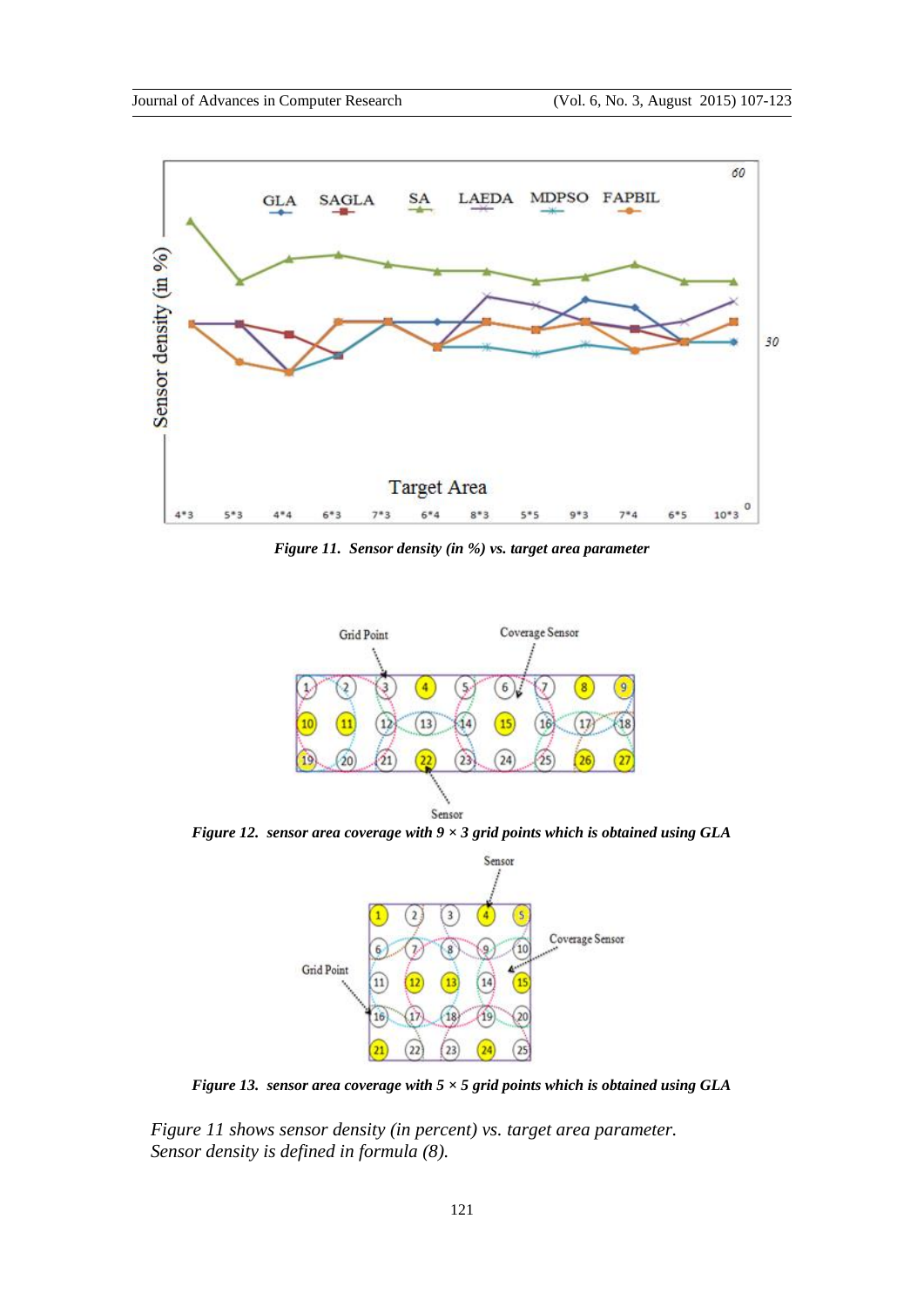$$
Sensor density (\% ) = \left(\sum_{k=1}^{m} \frac{y_k}{n}\right) \times 100\% \quad (8)
$$

where:  $y_k$  $1, j$  $0,$  $y_k =\begin{cases} 1 & \text{if } a \text{ sensor is allocated at location } k, \end{cases}$ *otherwise*  $=\begin{cases}$ where.  $y_k = \begin{cases} 0 \text{ ,} \text{ } \text{otherwise} \end{cases}$ <br>and n is the number of grids in sensor field.

 *As illustrated in Figure 11, the proposed algorithm has results near to LAEDA, FPBIL and MDPSO. SA algorithm produced the highest sensor density among simulated algorithms in this research.* 

Figures 12, 13 show sensor areas with  $9 \times 3$  and  $5 \times 5$  grid points when GLA reaches to its solution after 20 runs.

# **8. Conclusion**

 This paper describes the sensor deployment problem for locating targets under constraints (complete coverage of sensor network with minimum number of used sensors for coverage). Firstly, an NP-complete problem, then the method of GLA for solving the problem was defined. The results show that GLA is more efficient than other methods like FAPBIL, PBIL and LAEDA in solving the optimization problem in large sensor fields. The proposed algorithm can achieve completely covered placement at a very low sensor density. Since sensor deployment in the Wireless Sensor Networks (WSN) is important, more efficient intelligent algorithms should be found.

# **References**

- [1] Chong, C. Y., Kumar, S. P, "Sensor networks: evolution, opportunities, and challenges", Proceedings of the IEEE, (2003).
- [2] Pottie, G.J. X, "Wireless sensor networks" , Proceedings of Information Theory Workshop, (2003).
- [3] Pottie, G.J., Caiser, W, "Wireless sensor networks", Proceedings of the Commun .ACM, (2000).
- [4] Akyildiz, I., Su, W., Sankarasubramaniam, Y., Cayirci, E, "Wireless sensor networks A survey", Proceedings of the Comput . Networks, (2002).
- [5] Mainwaring, A., Polastre, J., Szewczyk, R., Culler, D., Anderson, J., "Wireless sensor networks for habit at monitoring", Proceedings of the 1<sup>st</sup> ACMInt. Workshop on Wireless Sensor Networks and Applications (2002).
- [6] Qi, H., Iyengar, S. S., Chakrabarty, K., "Distributed sensor fusion a review of recent research", Proceedings of the Journal of the Franklin Institute, (2001).
- [7] Gage, D.W., 'Command control for many-robot systems", Proceedings of the 19<sup>th</sup> Annual AUVS Technical Symp. Reprinted in Unmanned Syst.Mag. (1992).
- [8] Zou., Y., Chakrabarty, K., "Sensor deployment and target localization in distributed Sensor networks", Proceedings of the Trans .IEEE Embedded Comput .Syst. (2004).
- [9] Wang, G., Cao, G., La Porta, T., "Movement-assisted sensor deployment", Proceedings of the IEEE Transactions On Mobile Computing, (2006).
- [10] Bose, P., Morin, P., Stojmenovic, I., Urrutia, J., "Routing with guaranteed delivery in Adhoc wirelesss networks", Proceedings of the Wireless Networks, (2001).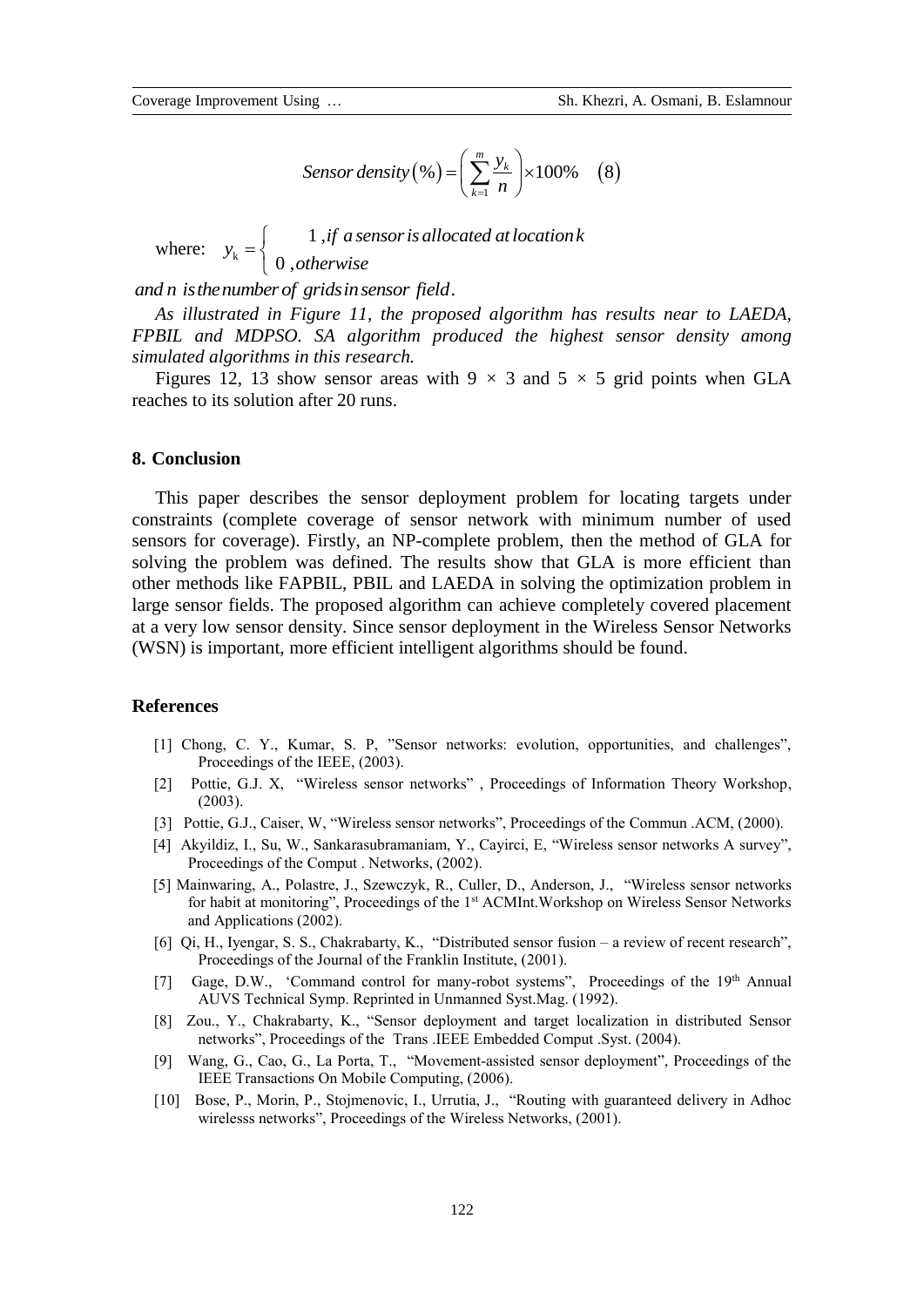- [11] Wang, G., Cao, G., La Porta, T., "Proxy-based sensor deployment for mobile sensor networks", Proceedings of the 1st IEEE International Conference on Mobile Ad-hoc and Sensor Systems  $(2004)$ .
- [12] Yang, Sh., Li, M., Wu, J., "Scan-Based Movement-Assisted Sensor Deployment Methods in Wireless Sensor Networks", Proceedings of the IEEE Transactions On Parallel And Distributed Systems, (2007).
- [13] Stojmenovic, I., "A Scalable Quorum Based Location Update Scheme for Routing In Ad Hoc Wireless Network", Technical Report TR-99-09, SITE, University of Ottawa (1999).
- [14] WU, X., CHO, J., AURIOL, B. J.D', LEE, S., "Mobility-Assisted Relocation for Self-Deployment in Wireless Sensor Networks', Proceedings of the IEICE TRANS.COMMUN., (2007).
- [15] Rahman, Md. O., Razzaque, Md. A., Hong, Ch. S., "Probabilistic Sensor Deployment in Wireless Sensor Network: A New Approach", Proceedings of the ICACT, (2007).
- [16] Meguerdichian, S., Koushanfar, F., Potkonjak, M., Srivastava, M. B., "Coverage Problems in Wireless Ad-hoc SensorNetworks', Proceedings of the International Conference on Mobile Computing and Networking (2001).
- [17] Padmavathi, M., Yong, R., Yelena, Y., 'Key frame-based Video Summarization using Delanunay Clustering", Proceedings of the International Journal on Digital Libraries, (2006).
- [18] <http://www.darpa.mil/ato/progarms/shm/index.html> (2007)...
- [19] Chellappan, S., Bai, X., Mam B., Xuan, D., "Mobility Limited Flip-Based Sensor Networks Deployment", Proceedings of the IEEE Mobile Ad Hoc and Sensor Systems (2005).
- [20] Dhillon, S.S., Chakrabarty, K., Iyengar, S.S., "Sensor Placement for Grid Coverage under Imprecise Detections", Proceedings of the Fifth International Conference on Information Fusion, (2002).
- [21] Dhillon, S.S., Chakrabarty, K., "Sensor Placement for Effective Coverage and Surveillance in Distributed Sensor Networks", Proceedings of the lEEE WCNC, (2003).
- [22] Chakrabarty, K., Iyengar, S.S., Qi, H., Cho, E., . "Grid Coverage for Surveillance and Target Location in Distributed Sensor Networks", Proceedings of the IEEE Trans. on Computers, (2002).
- [23] Sasikumar, P., Vasudevan, S. K., Vivek, C. , Subashri, V., "Heuristic Approaches with Probabilistic Management for Node Placement in Wireless Sensor Networks", Proceedings of the International Journal of Recent Trends in Engineering, (2009).
- [24] Rajagopalan, R., Niu, R., Mohan, Ch. K., Varshney, P. K., Drozd, A.L., "Sensor placement algorithms for target localization in sensor networks", Proceedings of the IEEE Radar Conference, (2008).
- [25] Indu, S., Chaudhury, S., Mittal, N. R., Bhattacharyya, A., "Optimal Sensor Placement for Surveillance of Large Spaces", Proceedings of the Third International Conference on Digital Object Identifier, (2009).
- [26] Lin, F. Y. S., Chiu, P. L., "A Near-Optimal Sensor Placement Algorithm to Achieve Complete Coverage/Discrimination in Sensor Networks", Proceedings of the IEEE Communication letters, (2005).
- [27] Khezri, S., Osmani, A., Gholami, M., "Estimation of Distribution Algorithm Based on Learning Automata for Sensors Placement in Wireless Sensor Networks", Proceedings of the 3nd National Conference on Computer/Electrical and IT Engineering (2011).
- [28] Baluja, S., "Population Based Incremental Learning: A Method for Integrating Genetic Search Based Function Optimization and Competitive Learning", Technical Report CMU-CS-94-163, Carnegie Mellon University, Pittsburgh, Pennsylvania (1994).
- [29] Baluja, S., Caruana, R., "Removing The Genetics from The Standard Genetic Algorithm", Proceedings of ICML, ( 1995).
- [30] Khezri, S., Meybodi, M., Osmani, A., "Fuzzy Adaptive PBIL based Sensor Placement in WSN", Proceedings of the International Symposium on Computer Networks and Distributed Systems, (2011).